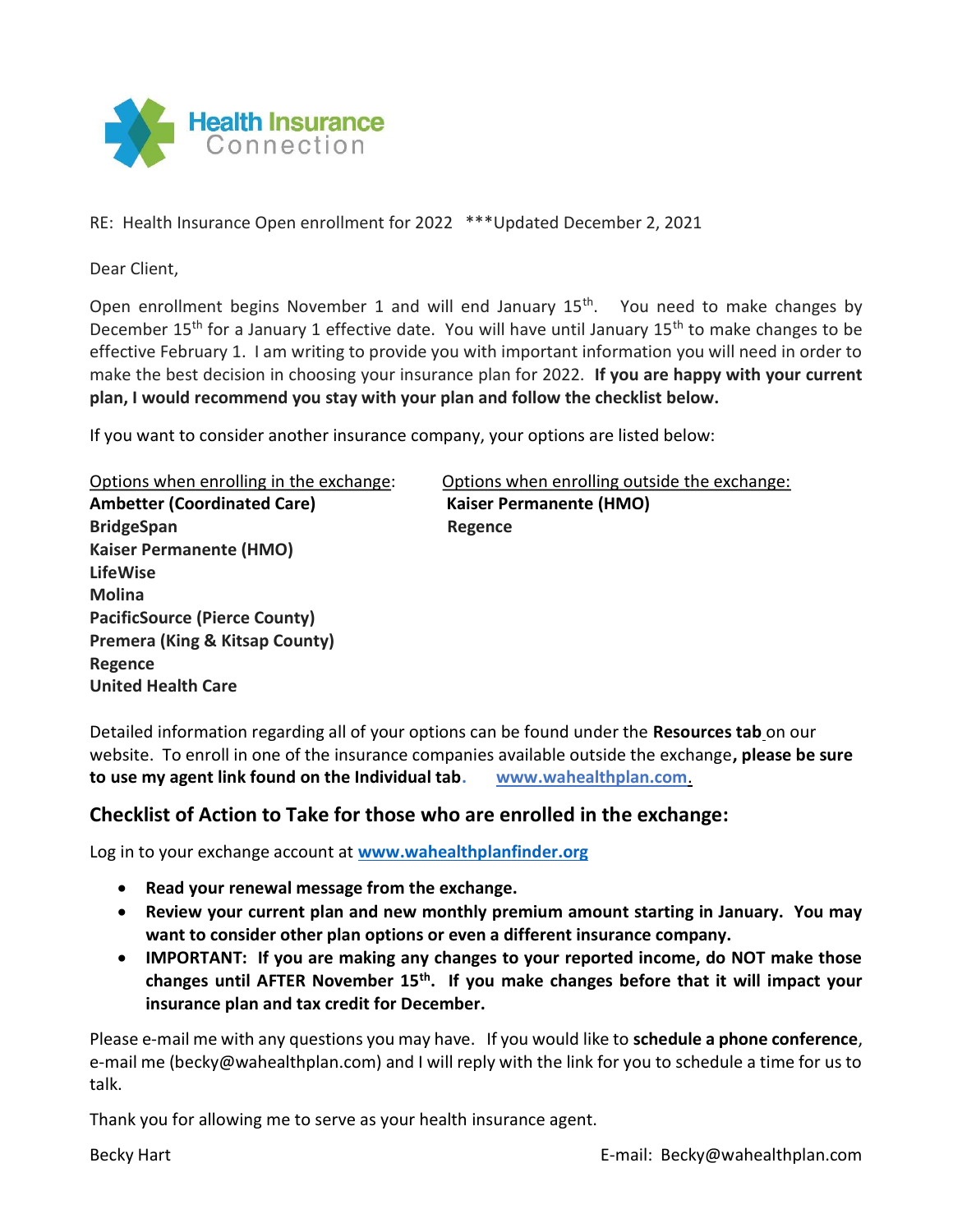## Provider networks / plans / rate information

Good News! Most of the insurance companies are having a just a slight rate increase, with the exception of Molina and Premera. If you are interested in a silver level plan, and do not qualify for a tax credit, please note that direct silver plan rates (outside of the exchange) may be lower.

Please note that you will not be eligible to receive tax credits unless you enroll for coverage in the Washington Health Plan Finder (Exchange).

For those of you enrolling in the Exchange – you are able to enroll members of your family on different plans and/or insurance companies. There is a tool on their website which allows you to do this when you are signed in to your account.

This open enrollment WA state residents who apply in the Exchange will have three types of plan offerings:

## Regular carrier-provided individual plans-

When looking at the bronze level plans, I am seeing that Molina has the lowest deductible of \$3,000 with great up-front benefits. The bronze level plans have an out of pocket range of \$5,500 to \$8,000 with the HSA plans having the lowest.

In order to receive the benefit of a Cost share reduction (CSR) plan, (lower deductible, co-pays and out of pocket) you will need to enroll on a silver level plan and your income needs to qualify for a CSR. If your income needs to be updated, do that after Nov 15<sup>th</sup> and check the silver level plans to see if you are receiving that benefit.

Cascade Care standard carrier-provided individual plans. These plans have pre-set benefits across all carriers, so only the rates and provider network will vary. These plans have richer benefits so it may be worth comparing the benefits and premiums of your regular plan to a Cascade Care standard plan

Cascade Select which are carrier-sponsored Public Option plans. These plans also have pre-set benefits across all carriers, so only the rates and provider network will vary. These plans reimburse providers at medicare rates and have very limited provider networks.

Ambetter (Coordinated Care) - Offered in the Exchange only. Rate increase is 2.6%. Their rates are in the low range. Includes CHI Franciscan, Virginia Mason, MultiCare and more. When checking to see if your doctor is in network, you need to mention Ambetter. (The Coordinated Care network is for Apple Health/Medicaid only). Primary Care Physician (PCP) will be assigned. They have in-network benefits in 20 states, including Arizona, so this may be an option for snow birds.

BridgeSpan – Offered in the Exchange only. Rate increase is 3.8%. Regence and BridgeSpan are both under the parent company of Cambia Health Solutions. The BridgeSpan network for 2022 is be the RealValue Network. This network includes MultiCare, Tacoma General, Mary Bridge, Valley Medical Center, Highline Medical Center, Auburn Medical Center and more. CHI Franciscan is NOT included in the network. The service area will include in network providers in Washington, Idaho, Oregon and Utah. Outside of these four states members will have access to all MultiPlan contracted ER's, ambulance and urgent care facilities across the country with no balance billing. Telehealth and pharmacy are also available nationwide.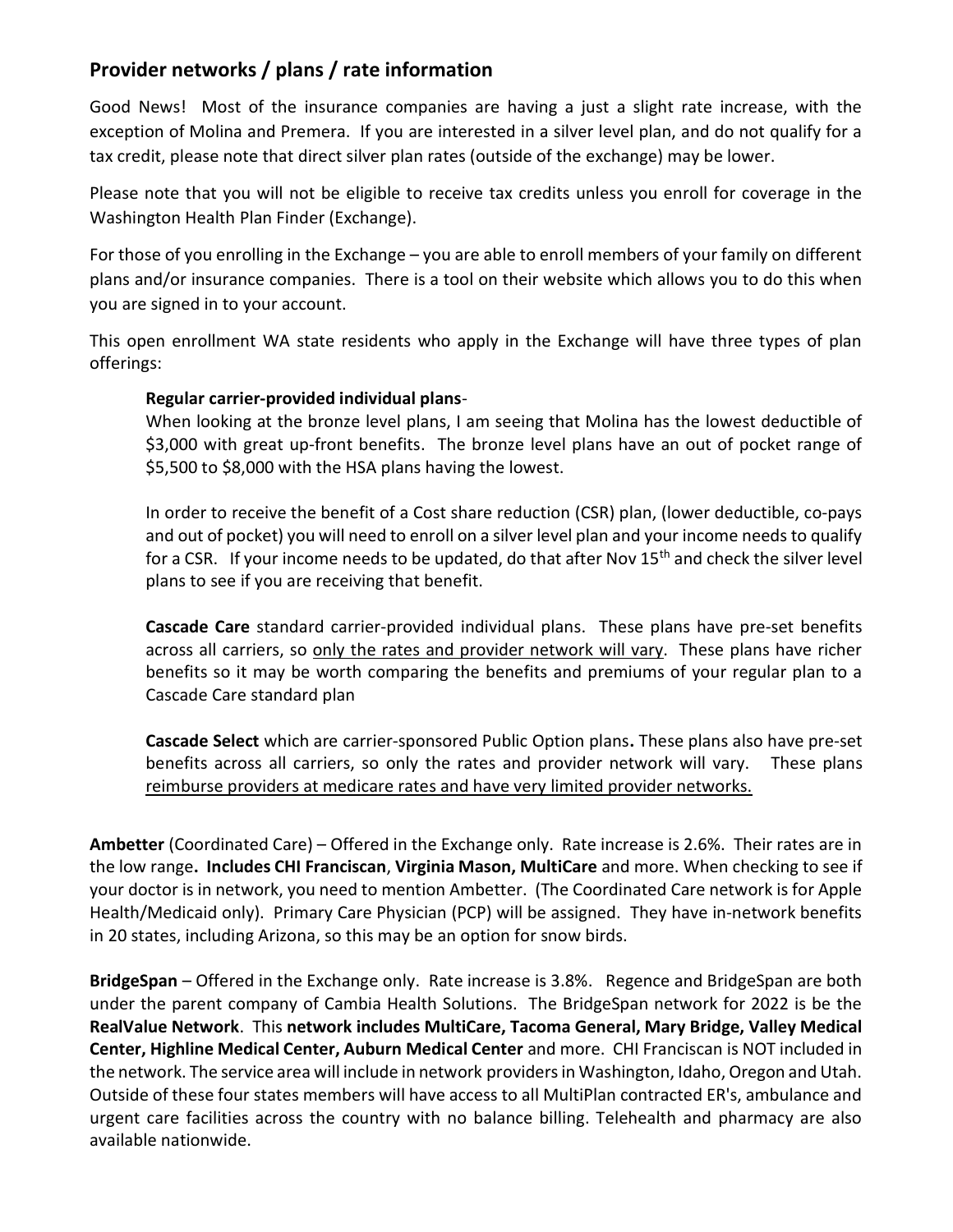Kaiser Permanente – Offered both in and outside the Exchange. Rate increase is less than one percent. Compared to the other insurance companies, their rates are second to the lowest in King County and mid to low range in other counties. You must see a provider with Kaiser in their CoreSelect Network. A primary care doctor will be assigned to you. Referrals to Kaiser specialists are required. You may obtain emergency care at the nearest hospital even if the facility is not part of the Kaiser CoreSelect HMO network. Kaiser is offering Virtual Plus plans which use the Connect network. These plans require that you have a virtual consultation prior to seeing a provider in person. A referral for in person visits will be required. Please note that Kaiser does not include "on the job coverage" for business owners who are exempt from L&I. When applying for a Kaiser plan outside the Exchange, please be sure to use the Kaiser enrollment link on my website (under the Individual tab) so I can continue to serve as your agent.

LifeWise - Offered in the Exchange only. Their rates increased just over 1%. Their network is the LifeWise Primary Network. In Snohomish, Pierce and King counties, the major network providers will be Providence, Swedish and CHI Franciscan. Please note that Virginia Mason is NOT in their network. LifeWise will ensure every member has a designated Primary Care Physician.

Molina – Offered in the Exchange only. Their rates increased just over 8%. Even with the rate increase, they have an excellent bronze level plan with only a \$3,000 deductible. Their silver level plan has a ZERO deductible. Solid network for our area. Includes both MultiCare and CHI Franciscan. Seattle Cancer Care Alliance was added 07/2021. No referral required for specialist visits. When checking with your doctor you need to mention "Molina Marketplace" (not Molina Apple Health/Medicaid). Another option to consider: If your doctors are with MultiCare, also take a look at the Regence plans when logged in to your exchange account.

Premera - Offered in the Exchange only. Their rates decreased an average of 17.9%, and they have the highest priced plans. Available to King County residents (also Kitsap, Grays Harbor, Pacific, Skamania and Franklin counties). The Premera Individual Signature Network includes Virginia Mason, UW Medicine, Swedish, Seattle Cancer Care Alliance, Overlake, Seattle Children's and many other facilities. Be sure to do a search from the link on the Resources page on my website to confirm your providers are in network. Premera will ensure every member has a designated Primary Care Physician.

Regence – Offered both in and outside the Exchange. Monthly premiums are low to mid range. They are adding additional counties to their service area, including Kitsap and Snohomish County. More info on the Resources tab on my website. The Regence network for 2021 will be the Individual and Family network. This network includes MultiCare, Tacoma General, Mary Bridge, Valley Medical Center, Highline Medical Center, Auburn Medical Center, UW Medicine, Seattle Cancer Care Alliance, Evergreen, Overlake, Seattle Children's, Harborview, Virginia Mason, Franciscan and more. Excellent network for those who travel outside of Washington State. The Regence service area will include in network providers in Washington, Idaho, Oregon and Utah. Outside of these four states members will have access to all Blue-contracted ER's, ambulance and urgent care facilities across the country with no balance billing. Telehealth and pharmacy are also available nationwide. When applying for a Regence plan outside of the exchange (direct), please be sure to use the Regence enrollment link on my website (under the Individual tab) so I can continue to serve as your agent. Pediatric dental is automatically included on all Regence direct plans.